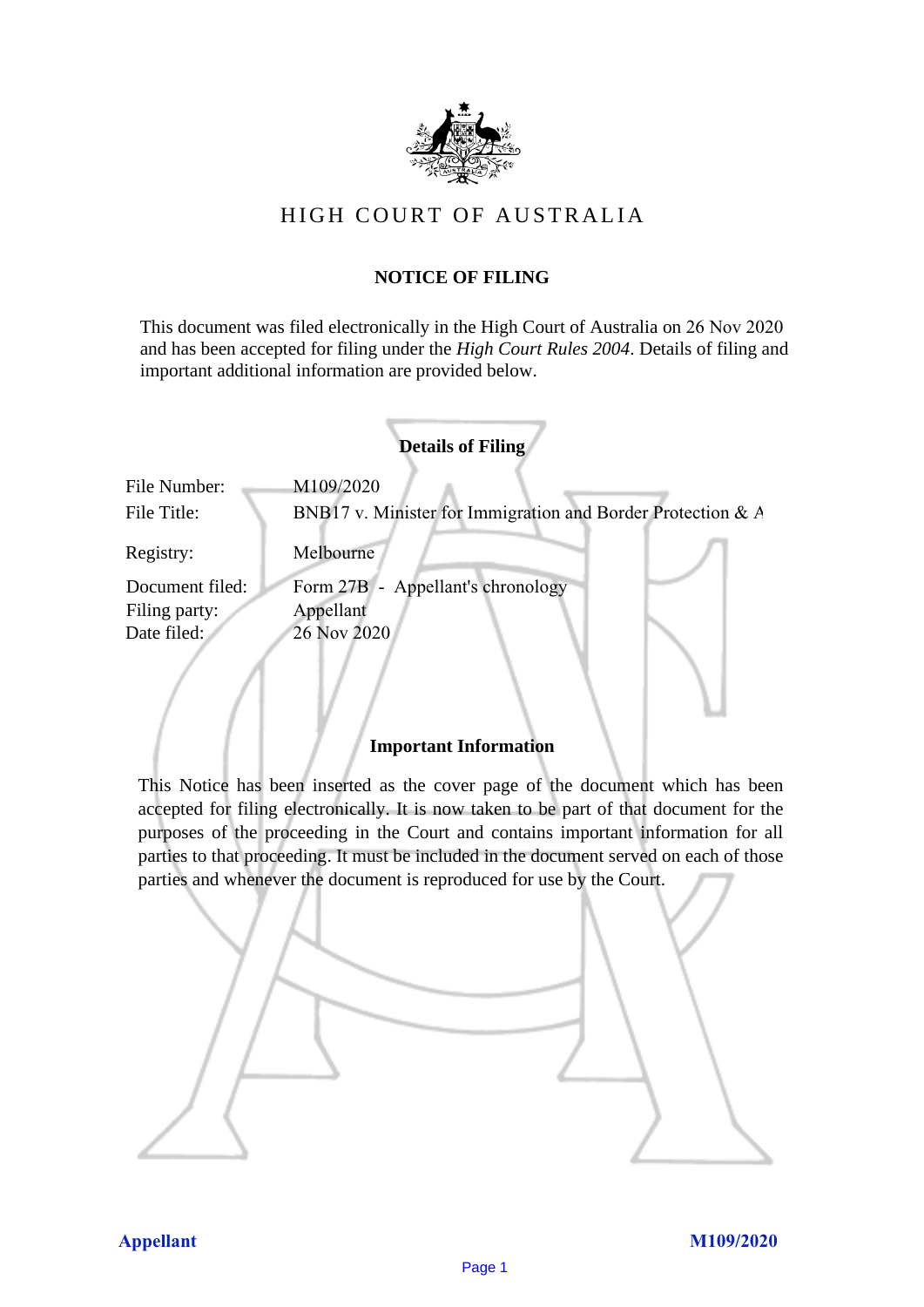# IN THE HIGH COURT OF AUSTRALIA IN THE HIGH COURT OF AUSTRALIA MELBOURNE REGISTRY MELBOURNE REGISTRY

### ON APPEAL FROM THE FEDERAL COURT OF AUSTRALIA ON APPEAL FROM THE FEDERAL COURT OF AUSTRALIA

### BETWEEN: **BNB17** BETWEEN: BNB17

### **Minister for Immigration and Border Protection** Minister for Immigration and Border Protection

### **Immigration Assessment Authority** Immigration Assessment Authority

### **APPELLANT'S CHRONOLOGY** APPELLANT'S CHRONOLOGY

### **Part I: Certification** Part I: Certification

### Part II:

| MELBOURNE REGISTRY                                    | IN THE HIGH COURT OF AUSTRALIA                                                                                                                                        |                         | M109/2020 |  |
|-------------------------------------------------------|-----------------------------------------------------------------------------------------------------------------------------------------------------------------------|-------------------------|-----------|--|
|                                                       | ON APPEAL FROM THE FEDERAL COURT OF AUSTRALIA                                                                                                                         |                         |           |  |
| <b>BETWEEN:</b>                                       |                                                                                                                                                                       | <b>BNB17</b>            |           |  |
|                                                       |                                                                                                                                                                       | Appellant               |           |  |
|                                                       |                                                                                                                                                                       | and                     |           |  |
| <b>Minister for Immigration and Border Protection</b> |                                                                                                                                                                       |                         |           |  |
|                                                       |                                                                                                                                                                       | <b>First Respondent</b> |           |  |
| <b>Immigration Assessment Authority</b>               |                                                                                                                                                                       |                         |           |  |
|                                                       |                                                                                                                                                                       | Second Respondent       |           |  |
|                                                       |                                                                                                                                                                       |                         |           |  |
| <b>Certification</b><br>Part I:                       | <b>APPELLANT'S CHRONOLOGY</b>                                                                                                                                         |                         |           |  |
| Part II:                                              | 1. This chronology is in a form suitable for publication on the internet.<br>Key: Core Appeal Book (CAB), Appellant's Book of Further Materials (FM).                 |                         |           |  |
| <b>DATE</b>                                           | <b>EVENT</b>                                                                                                                                                          | <b>REFERENCE</b>        |           |  |
| 7 September 2012                                      | The appellant arrived in Australia by boat, as an<br>unauthorised maritime arrival.                                                                                   | CAB 78, [7]             |           |  |
| 5 August 2016                                         | The appellant applied for a Safe Haven<br>Enterprise Visa (SHEV).                                                                                                     | CAB 78, [7]             |           |  |
| 13 January 2017                                       | The appellant attended an interview with an<br>officer of the Department of Immigration and<br>Border Protection (Department) in relation to<br>his SHEV application. | CAB 78, [8]             |           |  |